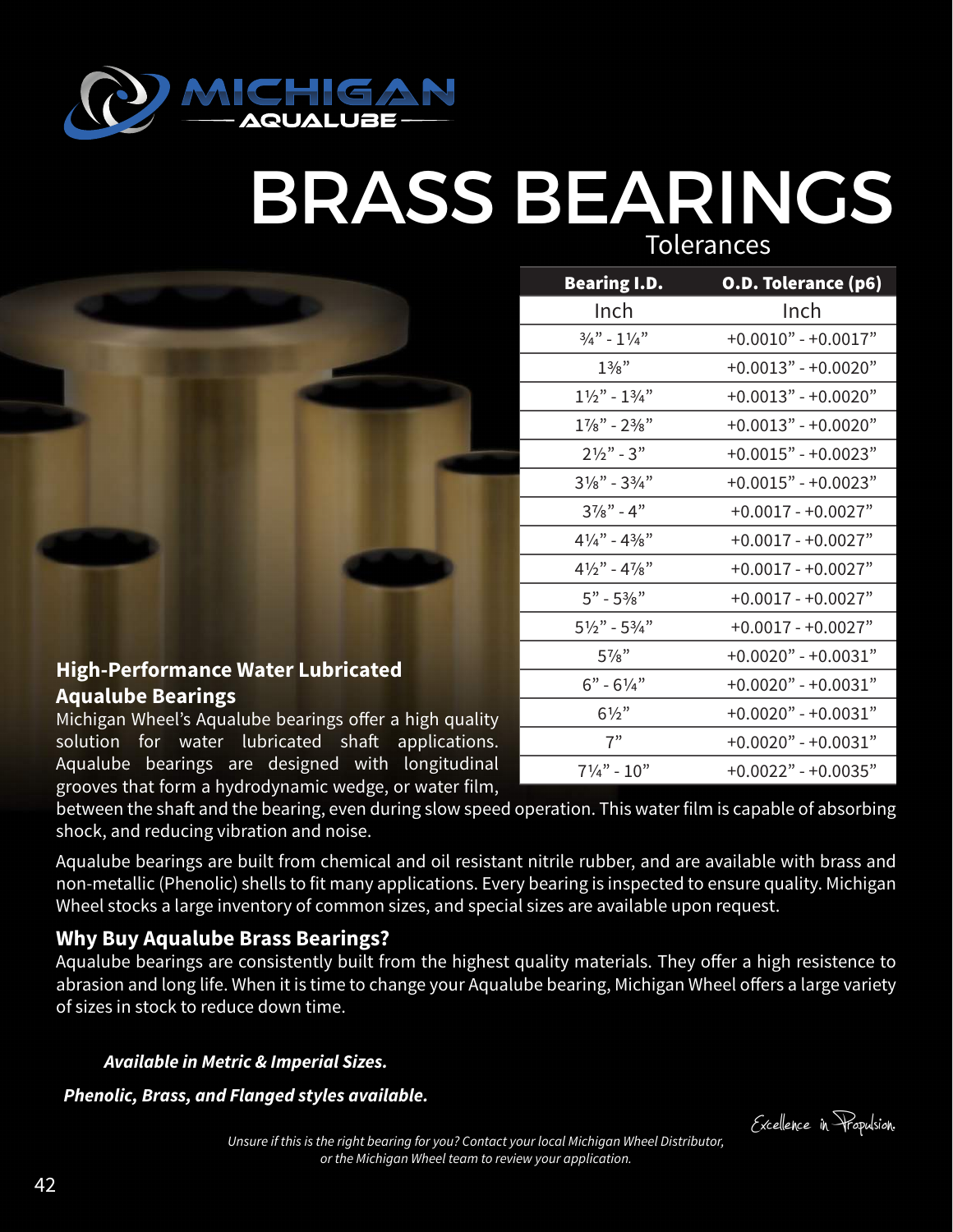| <b>AQUALUBE BRASS SPECIFICATIONS</b> |                 |                         |                         |                 |               |                         |           |                  |            |                         |                 |                  |                  |                         |                          |                  |
|--------------------------------------|-----------------|-------------------------|-------------------------|-----------------|---------------|-------------------------|-----------|------------------|------------|-------------------------|-----------------|------------------|------------------|-------------------------|--------------------------|------------------|
| <b>DIAMETER</b>                      |                 | HUB DIMENSIONS (INCHES) |                         | <b>DIAMETER</b> |               | HUB DIMENSIONS (INCHES) |           | <b>DIAMETER</b>  |            | HUB DIMENSIONS (INCHES) |                 |                  |                  |                         |                          |                  |
| PART No.                             | <b>MATERIAL</b> | I.D.                    | O.D.                    | LENGTH          | PART No.      | <b>MATERIAL</b>         | I.D.      | O.D.             | LENGTH     | PART No.                | <b>MATERIAL</b> | I.D.             | O.D.             | LENGTH                  |                          |                  |
| 907501                               | <b>Brass</b>    | 3/4                     | $1 - 1/4$               | 3               | 927502        | <b>Brass</b>            | $2 - 3/4$ | $3 - 1/2$        | 11         | <b>AMB040</b>           | <b>Brass</b>    | 40mm             | 55 <sub>mm</sub> | 160mm                   |                          |                  |
| 908751                               | <b>Brass</b>    | 7/8                     | $1 - 1/4$               | $3 - 1/2$       | 927503        | <b>Brass</b>            | $2 - 3/4$ | $3 - 3/4$        | 11         | <b>AMB045</b>           | <b>Brass</b>    | 45mm             | 65 <sub>mm</sub> | 180mm                   |                          |                  |
| 908752                               | <b>Brass</b>    | 7/8                     | $1 - 3/8$               | $3 - 1/2$       | 927701        | <b>Brass</b>            | $2 - 7/8$ | $3 - 3/4$        | $11 - 1/2$ | <b>AMB050</b>           | <b>Brass</b>    | 50 <sub>mm</sub> | 70mm             | 200mm                   |                          |                  |
| 908753                               | <b>Brass</b>    | 7/8                     | $1 - 1/2$               | $3 - 1/2$       | 930001        | <b>Brass</b>            | 3         | $3 - 3/4$        | 12         | <b>AMB055</b>           | <b>Brass</b>    | 55 <sub>mm</sub> | 75mm             | 220mm                   |                          |                  |
| 910001                               | Brass           | $\mathbf{1}$            | $1 - 1/4$               | 4               | 930002        | <b>Brass</b>            | 3         | 4                | 12         | <b>AMB060</b>           | <b>Brass</b>    | 60mm             | 80mm             | 240mm                   |                          |                  |
| 910002                               | <b>Brass</b>    | $\mathbf{1}$            | $1 - 3/8$               | 4               | 931251        | <b>Brass</b>            | $3 - 1/8$ | $4 - 1/2$        | $12 - 1/2$ | <b>AMB065</b>           | <b>Brass</b>    | 65mm             | 85mm             | 260mm                   | $\overline{\phantom{a}}$ |                  |
| 910003                               | <b>Brass</b>    | 1                       | $1 - 1/2$               | 4               | 932501        | <b>Brass</b>            | $3 - 1/4$ | 4                | 13         | <b>AMB070</b>           | <b>Brass</b>    | 70mm             | 90 <sub>mm</sub> | 280mm                   |                          |                  |
| 910004                               | <b>Brass</b>    | $\mathbf{1}$            | $1 - 5/8$               | 4               | 932502        | <b>Brass</b>            | $3 - 1/4$ | $4 - 1/4$        | 13         | <b>AMB075</b>           | <b>Brass</b>    | 75mm             | 95 <sub>mm</sub> | 300mm                   |                          |                  |
| 910005                               | Brass           | $\mathbf{1}$            | $\overline{\mathbf{c}}$ | 4               | 933751        | <b>Brass</b>            | $3 - 3/8$ | $4 - 1/2$        | $13 - 1/2$ | <b>AMB080</b>           | <b>Brass</b>    | 80mm             | 100mm            | 320mm                   |                          |                  |
| 911251                               | <b>Brass</b>    | $1 - 1/8$               | $1 - 1/2$               | $4 - 1/2$       | 935001        | <b>Brass</b>            | $3 - 1/2$ | $4 - 1/4$        | 14         | <b>AMB085</b>           | <b>Brass</b>    | 85mm             | <b>105mm</b>     | 340mm                   |                          |                  |
| 911252                               | <b>Brass</b>    | $1 - 1/8$               | $1 - 5/8$               | 4-1/2           | 935002        | <b>Brass</b>            | $3 - 1/2$ | $4 - 1/2$        | 14         | <b>AMB090</b>           | <b>Brass</b>    | 90mm             | 110mm            | 360mm                   |                          |                  |
| 911253                               | <b>Brass</b>    | $1 - 1/8$               | $1 - 3/4$               | $4 - 1/2$       | 936251        | <b>Brass</b>            | $3 - 5/8$ | $4 - 1/2$        | $14 - 1/2$ | <b>AMB095</b>           | <b>Brass</b>    | 95 <sub>mm</sub> | 115mm            | 380mm                   |                          |                  |
| 911254                               | Brass           | $1 - 1/8$               | $\overline{\mathbf{c}}$ | $4 - 1/2$       | 937501        | <b>Brass</b>            | $3 - 3/4$ | $4 - 1/2$        | 15         | <b>AMB100</b>           | <b>Brass</b>    | 100mm            | 125mm            | 400mm                   |                          |                  |
| 912501                               | <b>Brass</b>    | $1 - 1/4$               | $1 - 1/2$               | 5               | 937502        | <b>Brass</b>            | $3 - 3/4$ | 5                | 15         | <b>AMB105</b>           | <b>Brass</b>    | 105mm            | 130mm            | 420mm                   |                          |                  |
| 912503                               | Brass           | $1 - 1/4$               | $1 - 3/4$               | 5               | 937504        | <b>Brass</b>            | $3 - 3/4$ | $5 - 1/4$        | 15         | <b>AMB110</b>           | <b>Brass</b>    | 110mm            | 135mm            | 440mm                   |                          |                  |
| 912505                               | <b>Brass</b>    | $1 - 1/4$               | $\overline{2}$          | 5               | 938751        | <b>Brass</b>            | $3 - 7/8$ | $5 - 1/4$        | $15 - 1/2$ | <b>AMB115</b>           | <b>Brass</b>    | 115mm            | 145mm            | 460mm                   |                          |                  |
| 912507                               | Brass           | $1 - 1/4$               | $2 - 1/8$               | 5               | 940001        | <b>Brass</b>            | 4         | 5                | 16         | <b>AMB120</b>           | <b>Brass</b>    | 120mm            | 155mm            | 480mm                   |                          |                  |
| 913751                               | <b>Brass</b>    | $1 - 3/8$               | $1 - 7/8$               | $5 - 1/2$       | 940002        | <b>Brass</b>            | 4         | $5 - 1/4$        | 16         | <b>AMB130</b>           | <b>Brass</b>    | 130mm            | 170mm            | 520mm                   |                          |                  |
| 913752                               | <b>Brass</b>    | $1 - 3/8$               | 2                       | $5 - 1/2$       | 941251        | <b>Brass</b>            | 4-1/8     | $5 - 1/4$        | $16 - 1/2$ | <b>AMB140</b>           | <b>Brass</b>    | 140mm            | 180mm            | 560mm                   | $\overline{\phantom{a}}$ |                  |
| 913754                               | <b>Brass</b>    | $1 - 3/8$               | $2 - 1/8$               | $5 - 1/2$       | 942501        | <b>Brass</b>            | $4 - 1/4$ | $5 - 1/2$        | 17         | <b>DIAMETER</b>         |                 |                  |                  | HUB DIMENSIONS (INCHES) |                          |                  |
| 915001                               | Brass           | $1 - 1/2$               | $\overline{2}$          | 6               | 943751        | <b>Brass</b>            | 4-3/8     | $5 - 3/4$        | $17 - 1/2$ |                         | <b>MATERIAL</b> |                  |                  |                         | FLANGE                   | FLANGE           |
| 915004                               | <b>Brass</b>    | $1 - 1/2$               | $2 - 3/8$               | 6               | 945002        | <b>Brass</b>            | $4 - 1/2$ | $5 - 1/2$        | 18         | PART No.                | <b>Brass</b>    | I.D.             | O.D.             | LENGTH                  | <b>DIAMETER</b>          | <b>THICKNESS</b> |
| 916251                               | <b>Brass</b>    | $1 - 5/8$               | $2 - 1/8$               | $6 - 1/2$       | 945004        | <b>Brass</b>            | $4 - 1/2$ | $5 - 3/4$        | 18         |                         | <b>Brass</b>    | $3 - 1/2$        | $4 - 7/8$        | 14                      | $7 - 3/8$                | 1/2              |
| 916255                               | <b>Brass</b>    | $1 - 5/8$               | $2 - 5/8$               | $6 - 1/2$       | 946251        | <b>Brass</b>            | 4-5/8     | $6 - 1/8$        | $18 - 1/2$ |                         | <b>Brass</b>    | $3 - 3/4$        | $5 - 1/4$        | 15                      | $7 - 3/4$                | 1/2              |
| 917501                               | Brass           | $1 - 3/4$               | $2 - 3/8$               | $\overline{7}$  | 947501        | <b>Brass</b>            | 4-3/4     | $6 - 1/8$        | 19         | <b>ONLY.</b>            | Brass           | 4                | $5 - 1/2$        | 16                      | 8                        | 1/2              |
| 917503                               | <b>Brass</b>    | $1 - 3/4$               | $2 - 1/2$               | $\overline{7}$  | 948751        | <b>Brass</b>            | $4 - 7/8$ | $6 - 1/8$        | $19 - 1/2$ |                         | <b>Brass</b>    | $4 - 1/4$        | $5 - 3/4$        | 17                      | $8 - 1/4$                | 1/2              |
| 917502                               | Brass           | $1 - 3/4$               | $2 - 5/8$               | 7               | 950001        | <b>Brass</b>            | 5         | $6 - 1/8$        | 20         | <b>REQUEST</b>          | Brass           | $4 - 1/2$        | 6                | 18                      | $8 - 7/8$                | 1/2              |
| 918251                               | <b>Brass</b>    | $1 - 7/8$               | $2 - 5/8$               | $7 - 1/2$       | 950002        | <b>Brass</b>            | 5         | $6 - 1/2$        | 20         |                         | <b>Brass</b>    | $4 - 3/4$        | $6 - 1/4$        | 19                      | $9 - 1/8$                | 1/2              |
| 918252                               | Brass           | $1 - 7/8$               | $2 - 15/16$             | $7 - 1/2$       | 952501        | <b>Brass</b>            | 5-1/4     | $6 - 3/4$        | 21         |                         | <b>Brass</b>    | 5                | $6 - 3/4$        | 20                      | $9 - 5/8$                | 9/16             |
| 920001                               | <b>Brass</b>    | $\overline{2}$          | $2 - 5/8$               | 8               | 952502        | <b>Brass</b>            | $5 - 1/4$ | $\overline{7}$   | 21         | PECIAL                  | <b>Brass</b>    | $5 - 1/4$        | $6 - 7/8$        | 21                      | $9 - 7/8$                | 9/16             |
| 920002                               | <b>Brass</b>    | $\overline{c}$          | $2 - 3/4$               | 8               | 953751        | <b>Brass</b>            | $5 - 3/8$ | $6 - 3/4$        | $21 - 1/2$ | ဖ<br>≃                  | <b>Brass</b>    | $5 - 1/2$        | $7 - 1/4$        | 22                      | $10 - 1/4$               | 9/16             |
| 920003                               | <b>Brass</b>    | $\overline{c}$          | 3                       | 8               | 953752        | <b>Brass</b>            | $5 - 3/8$ | $\overline{7}$   | $21 - 1/2$ |                         | <b>Brass</b>    | $5 - 3/4$        | $7 - 1/4$        | 23                      | $10 - 1/4$               | 9/16             |
| 921252                               | <b>Brass</b>    | $2 - 1/8$               | $2 - 15/16$             | $8 - 1/2$       | 955001        | <b>Brass</b>            | $5 - 1/2$ | $\overline{7}$   | 22         | AVAILABLE               | <b>Brass</b>    | 6                | $7 - 3/4$        | 24                      | 11                       | 9/16             |
| 921254                               | <b>Brass</b>    | $2 - 1/8$               | $3 - 1/8$               | $8 - 1/2$       | 955003        | <b>Brass</b>            | $5 - 1/2$ | $7 - 1/4$        | 22         |                         | <b>Brass</b>    | $6 - 1/4$        | 8                | $22 - 1/2$              | $10 - 5/8$               | 9/16             |
| 922501                               | <b>Brass</b>    | $2 - 1/4$               | $2 - 15/16$             | 9               | 956251        | <b>Brass</b>            | $5 - 5/8$ | 7                | $22 - 1/2$ |                         | <b>Brass</b>    | $6 - 1/2$        | $8 - 3/8$        | $23 - 1/2$              | 11                       | 9/16             |
| 922502                               | <b>Brass</b>    | $2 - 1/4$               | 3                       | 9               | 957501        | <b>Brass</b>            | $5 - 3/4$ | $\overline{7}$   | 23         |                         | <b>Brass</b>    | $\overline{7}$   | 9                | $25 - 1/2$              | $11 - 5/8$               | 9/16             |
| 922503                               | <b>Brass</b>    | $2 - 1/4$               | $3 - 1/8$               | 9               | 958751        | <b>Brass</b>            | $5 - 7/8$ | $7 - 1/2$        | 24         | <b>CURRENTLY</b>        | <b>Brass</b>    | $7 - 1/4$        | $9 - 1/4$        | $26 - 1/2$              | $11 - 7/8$               | 9/16             |
| 922505                               | <b>Brass</b>    | $2 - 1/4$               | $3 - 3/8$               | 9               | 960001        | <b>Brass</b>            | 6         | $7 - 1/2$        | 24         |                         | <b>Brass</b>    | $7 - 1/2$        | $9 - 5/8$        | $27 - 1/2$              | $12 - 1/4$               | $9 - 16$         |
| 923751                               | <b>Brass</b>    | $2 - 3/8$               | $3 - 3/8$               | $9 - 1/2$       | 965001        | <b>Brass</b>            | $6 - 1/2$ | $8 - 3/8$        | 30         | <b>BEARINGS</b>         | <b>Brass</b>    | $7 - 3/4$        | $9 - 7/8$        | 28-1/2                  | $12 - 1/2$               | 9/16             |
| 925002                               | <b>Brass</b>    | $2 - 1/2$               | $3 - 1/8$               | 10              | <b>AMB025</b> | <b>Brass</b>            | 25mm      | 40 <sub>mm</sub> | 100mm      |                         | <b>Brass</b>    | 8                | $10 - 1/4$       | $29 - 1/2$              | $11 - 1/4$               | 5/8              |
| 925003                               | <b>Brass</b>    | $2 - 1/2$               | $3 - 1/4$               | 10              | <b>AMB028</b> | <b>Brass</b>            | 28mm      | 42mm             | 112mm      |                         | <b>Brass</b>    | 8                | $10 - 1/2$       | 29-1/2                  | $13 - 1/4$               | 5/8              |
| 925004                               | <b>Brass</b>    | $2 - 1/2$               | $3 - 3/8$               | 10              | <b>AMB030</b> | <b>Brass</b>            | 30mm      | 45mm             | 120mm      | FLANGED                 | <b>Brass</b>    | $8 - 1/2$        | $10 - 3/4$       | $31 - 1/2$              | $13 - 1/2$               | 5/8              |
| 925005                               | Brass           | $2 - 1/2$               | $3 - 1/2$               | 10              | <b>AMB032</b> | <b>Brass</b>            | 32mm      | 45mm             | 128mm      |                         | <b>Brass</b>    | 9                | $11 - 1/4$       | $33 - 1/2$              | $14 - 1/4$               | 3/4              |
| 926252                               | <b>Brass</b>    | $2 - 5/8$               | $3 - 3/8$               | $10 - 1/2$      | <b>AMB035</b> | <b>Brass</b>            | 35mm      | 50 <sub>mm</sub> | 140mm      |                         | <b>Brass</b>    | $9 - 1/4$        | $11 - 1/2$       | $34 - 1/2$              | $14 - 5/8$               | 3/4              |
| 927501                               | <b>Brass</b>    | $2 - 3/4$               | $3 - 3/8$               | 11              | <b>AMB038</b> | <b>Brass</b>            | 38mm      | 55 <sub>mm</sub> | 152mm      |                         | Brass           | $9 - 1/4$        | $11 - 3/4$       | $35 - 1/2$              | $14 - 7/8$               | 3/4              |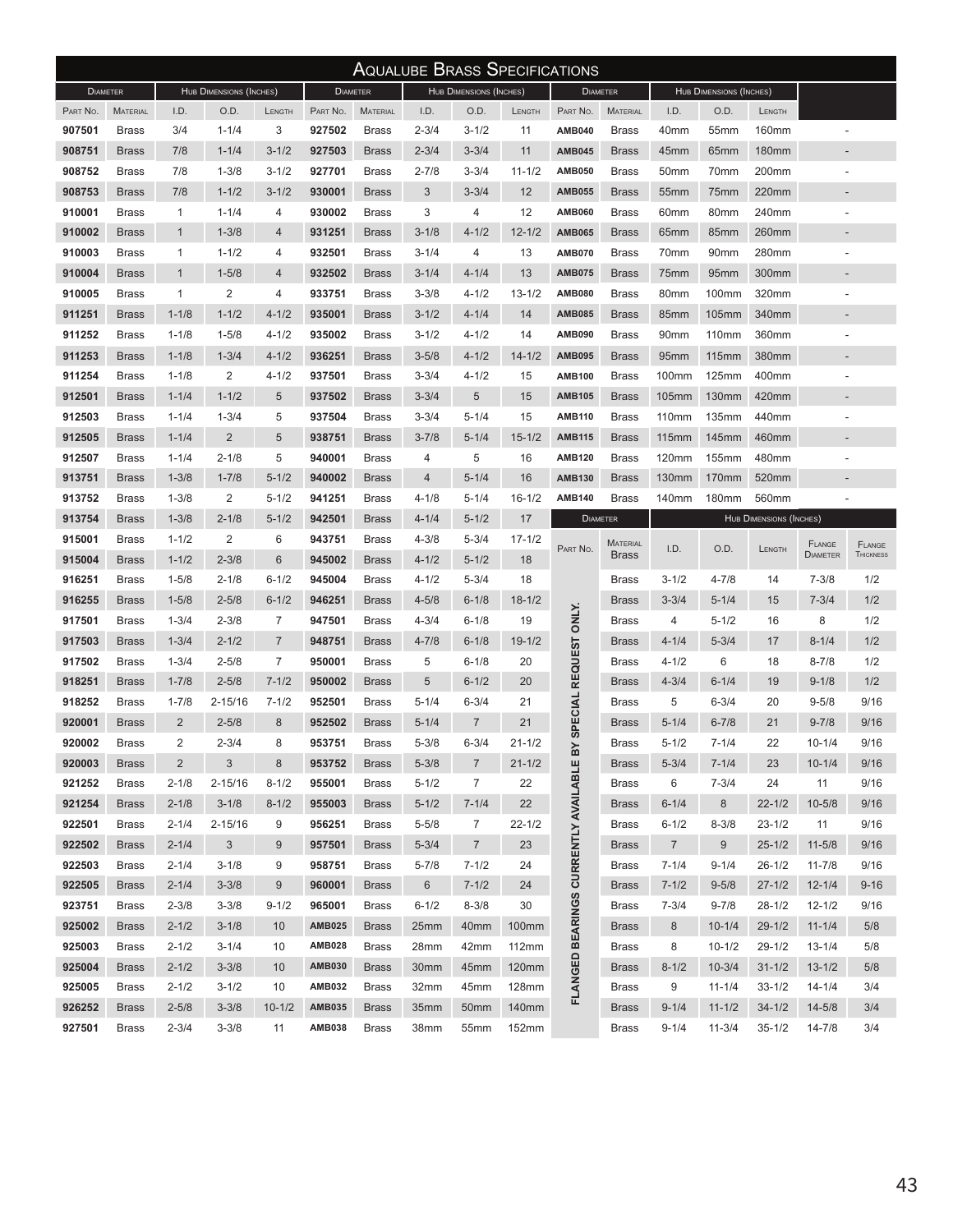

# PHENOLIC BEARINGS

Tolerances

| Bearing I.D.    | O.D. Tolerance (p6)       |
|-----------------|---------------------------|
| Metric          | Metric                    |
| 20 mm - 35 mm   | $+0.026$ mm - $+0.042$ mm |
| 38 mm           | $+0.032$ mm - $+0.051$ mm |
| 40 mm - 45 mm   | $+0.032$ mm - $+0.051$ mm |
| 50 mm - 60 mm   | $+0.032$ mm - $+0.051$ mm |
| 65 mm - 75 mm   | $+0.037$ mm - $+0.059$ mm |
| 80 mm - 95 mm   | $+0.037$ mm - $+0.059$ mm |
| 96 mm - 100 mm  | $+0.043$ mm - $+0.068$ mm |
| 105 mm - 110 mm | +0.043mm - +0.068mm       |
| 115 mm - 125 mm | +0.043mm - +0.068mm       |
| 135 mm          | $+0.043$ mm - $+0.068$ mm |
| 140 mm - 150 mm | $+0.050$ mm - $+0.079$ mm |
| 155 mm - 160 mm | $+0.050$ mm - $+0.079$ mm |
| 165 mm - 170 mm | +0.050mm - +0.079mm       |
| 175 mm - 180 mm | $+0.050$ mm - $+0.079$ mm |
| 190 mm - 260 mm | $+0.056$ mm - $+0.088$ mm |

### **High-Performance Water Lubricated Aqualube Bearings**

Michigan Wheel's Aqualube bearings offer a high quality solution for water lubricated shaft applications. Aqual-ube bearings are designed with longitudinal

grooves that form a hydrodynamic wedge, or water film, between the shaft and the bearing, even during slow speed operation. This water film is capable of absorbing shock, and reducing vibration and noise.

Aqualube bearings are built from chemical and oil resistant nitrile rubber, and are available with brass and non-metallic (Phenolic) shells to fit many applications. Every bearing is inspected to ensure quality. Michigan Wheel stocks a large inventory of common sizes, and special sizes are available upon request.

### **Why Buy Aqualube Phenolic Bearings?**

All Aqualube bearings are engineered to be compatible with metric or imperial shaft tolerances. 100% of the bearings produced are inspected for quality and must meet Michigan's strict quality standards before they are released to our customers. Phenolic shells are less reactive and can help reduce chances of corrosion in some applications such as aluminum hulls.

#### *Available in Metric & Imperial Sizes.*

*Phenolic, Brass, and Flanged styles available.*

Excelence in Propulsion.